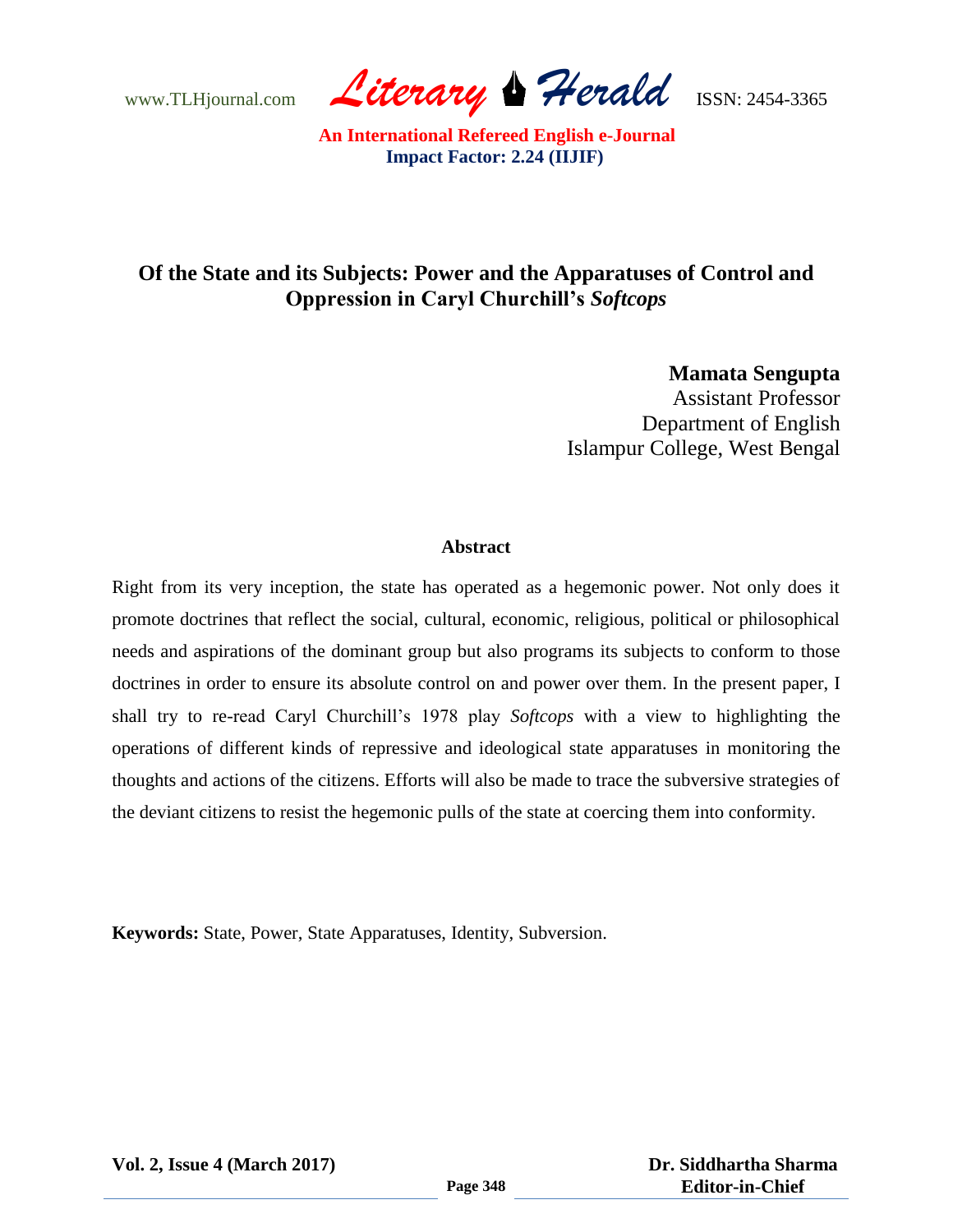www.TLHjournal.com *Literary Herald*ISSN: 2454-3365

## **Of the State and its Subjects: Power and the Apparatuses of Control and Oppression in Caryl Churchill's** *Softcops*

### **Mamata Sengupta**

Assistant Professor Department of English Islampur College, West Bengal

In our highly constrictive socio-political setup, what a man is and how s/he projects her/himself is continuously monitored and assessed by the dominant class. In fact, to be accepted and accommodated into the social matrix is to shun attributes or qualities that separate an individual from a group by marking his/her points of deviance from what the society prescribes as the "norm" and the "normal". The state, as the most powerful political institution constituted by and for the dominant social class, keeps a tight vigil on its human subjects in order to identify and thereby eradicate all possible attempts at difference and/or deviance. While history abounds in the examples of suppressing mass resistance through the use of what Louis Althussar calls Repressive State Apparatuses, the instances of applying Ideological State Apparatuses to manipulate the citizens into perfect conformity with the state prescribed line of thoughts whereby all possibilities of resistance are nullified is, by no means, rare. In the present paper, I propose to re-read Caryl Churchill"s highly controversial play *Softcops* with a view to highlighting the operations of the state and its repressive and ideological apparatuses of monitoring and controlling the citizens. Efforts will also be made to see how prescribed codes of conducts are produced and disseminated to the masses, how their ability or willingness to adapt to the will and dictates of the dominant ideology constitutes their socio-political interiority and exteriority, and how these citizens continuously negotiate the hegemonic pulls of the state through resistance strategies and subversive ploys.

The play *Softcops* was originally written in 1978 but was first performed on January 2, 1984 by the Royal Shakespeare Company under the direction of Howard Davis at the Barbican Pit. The play is set in Paris of the 1830s. In her note to the play, Churchill accepts her debt to Michele Foucault"s seminal work *Discipline and Punish: The Birth of the Prison* which she finds 'analyses the changes in methods of control and punishment' (P2 3). Among the other influences, as Churchill enumerates them, are Jeremy Bentham"s conceptualization of the Panopticon and George Orwell"s presentation of social surveillance in his novel *Nineteen Eighty Four*. Needless to say that the play owes its portrayal of social surveillance to Bentham's Panopticon, of the 'soft' methods for cultural controlling of individuals to the Foucauldian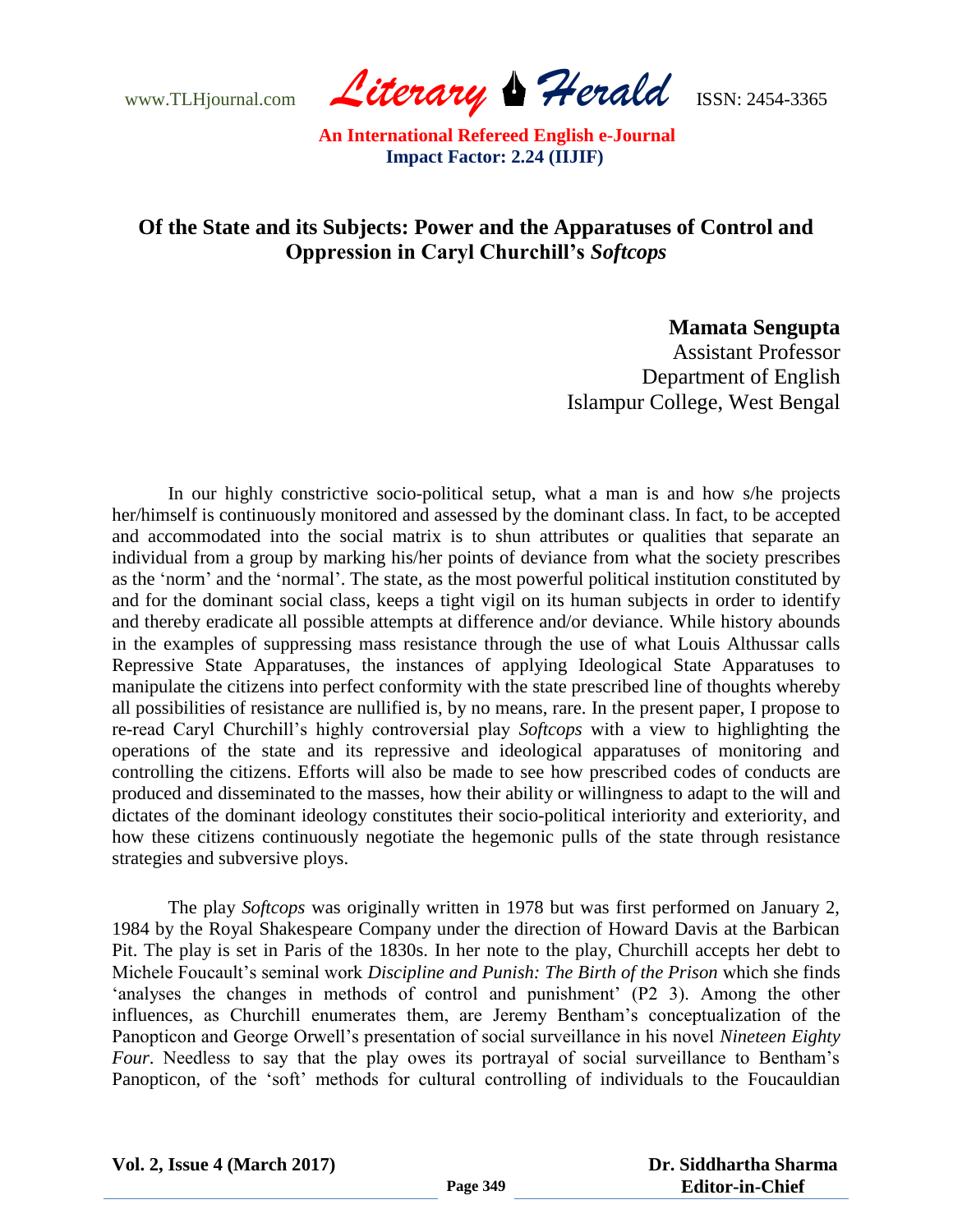www.TLHjournal.com *Literary* Perald **ISSN:** 2454-3365

conceptualization of punishment, and of the state machinery to impose such surveillance and control i.e. the "cops" to Orwell"s omnipresent Big Brother.

In her note to the play, Churchill makes a very conscious attempt to highlight the context for writing *Softcops*:

> *Softcops* was originally written in 1978, under a labour Government, where the question of soft controls seemed more relevant than in 1984, the year of its first production, when Thatcher was dismantling the welfare state. [...] In 1985, as the edition goes to press, the Government are attempting to depoliticise the miners and the rioters by emphasising a "criminal element". (P2 3)

The year 1978 was witness to one of the greatest fiscal failures that the once mighty Britain had seen since the beginning of the century. Once again after 1975, the stock market had hit its rock bottom and with this the golden days of 1976 and 1977 faded into huge turmoil in currency, in interest rates and in inflation. As the year approached its second half the proverbial Winter of Discontent had already set in. The Labour Government led by James Callaghan as the serving Prime Minister was already in serious economic crisis to continue with its much-hyped welfare state policies. To cope with this erratic situation, Callaghan approached the International Monetary Fund for a loan of £2.3 billion which was seen by many as a serious insult for a 'world power' like Britain.

At this time, Callaghan"s reluctance to announce general election in due time (late 1978) coupled with his irresponsible press bite regarding the financial and industrial crisis that England was going through not merely lead to *The Sun* headline "Crisis? What Crisis?" but also to a viral mass discontent. If Callaghan"s postponing of the general election was deemed to be the government"s strategy to deprive the British citizens of their constitutional rights then his utter apathy to the condition of the working class people only exacerbated the situation. Written at this precise moment of British history, *Softcops* thus symbolizes how the state invents and punishes the criminal class. However, by having its first production in 1984, the play, as Churchill worries, does not lose its edge; for the Conservative Government Margaret Thatcher led was too self-absorbed to pay attention to the sufferings of the masses. The "depoliticization" of the Miner"s strike or the demolition of the trade unions substantiates the point.

*Softcops* opens with the picture of a public punishment where at least two convicts are to be punished for their crimes. The elaborate arrangements to prepare the scaffold so as to enhance its visibility from distance and gruesomeness from proximity are the state's strategy to highlight the spectacle of suffering and the exemplary and then therefore deterrent nature of the punishment. Therefore, during the punishment the presence of the citizens especially of the school children who are deemed to be fit subjects for socio-cultural indoctrination are made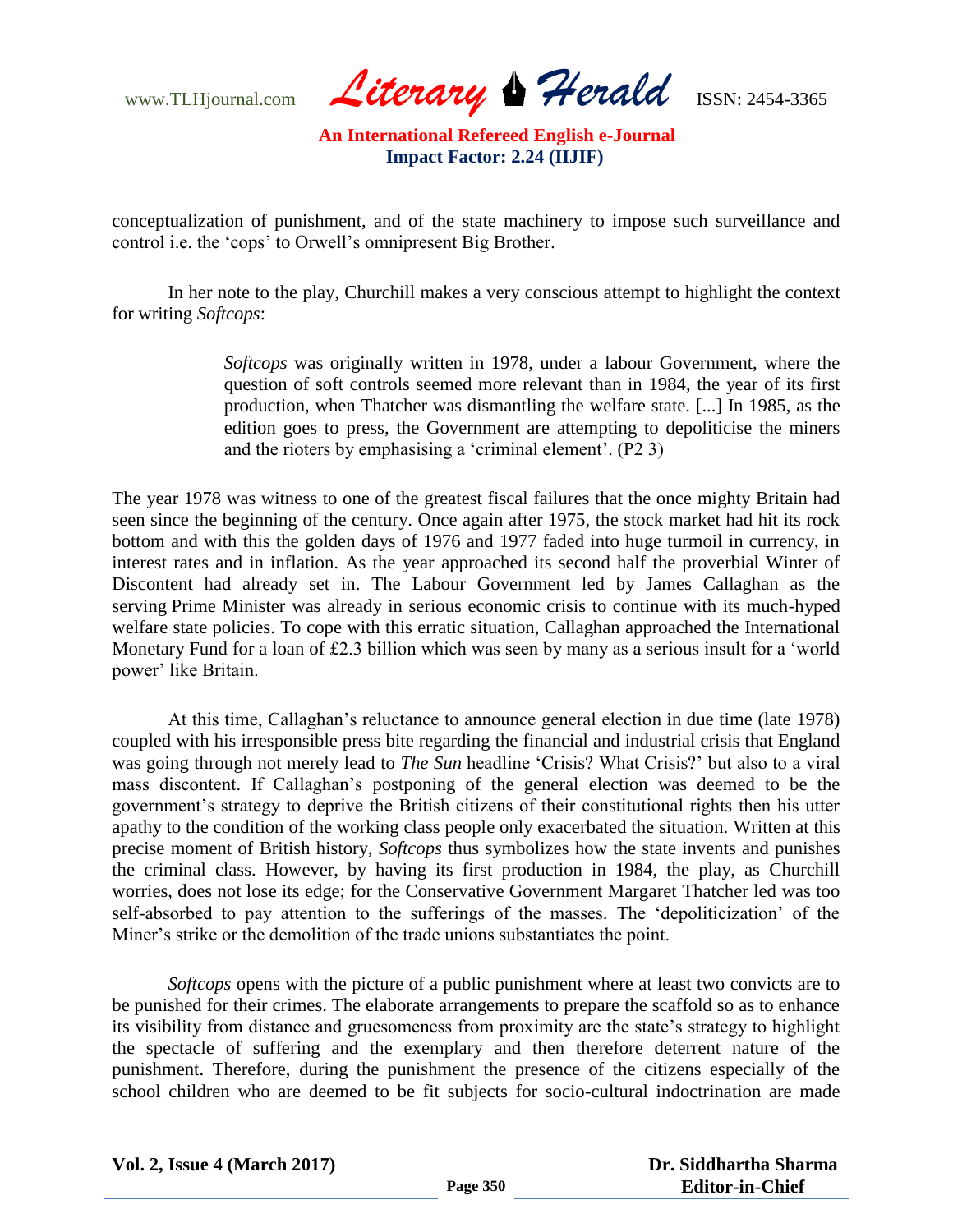www.TLHjournal.com *Literary Herald*ISSN: 2454-3365

mandatory. The same attitude is discernible when the Headmaster leads the students near the scaffold and emphasizes the didactic nature of disciplinary actions taken by the state, "Your country loves its children like a father. And when the children are bad the country grieves like a father. And punishes like a father' (P2 8).

Taking a step forward, the speech of the magistrate encouraging the citizens to see the punishment as the state's 'sad necessity' to maintain 'law' and 'social order' tries at once to showcase and validate the power it holds on its subjects and thereby warn the masses of what may befall them if that power is challenged or messed with. That black has been made the colour of the day instead of corresponding to the official meaning of "grief" and "mourning" at a citizen"s act of delinquency resulting in the state"s compulsion to "separate ourselves from this citizen' and to 'inflict this penalty upon him' underscores the state's power to socially 'alienate' the citizens and to "inflict" pain on them in case of disobedience of its codes of colour or of conduct in the manner and degree of the state's choice. Therefore, the much hyped 'mourning' becomes a veritable celebration if not of the state's 'vengeance' then of its condign power:

> This is a day of mourning. We are, you see, in black. We mourn that one of our citizens has broken the law. We mourn that we must separate ourselves from this citizen and inflict this penalty upon him. Black symbolises our grief and our — ha — execration of his crime. This man has with his right hand [...] committed an act against his fellow men. And it is with grief that his right hand will be taken from him. We do not rejoice in vengeance. There will be no singing and dancing and fighting. It is a sad necessity for him and for us. (P2 8-9)

Churchill"s *Softcops* is an all male play offering a sharp contrast to the female world of *Top Girls*. Definitely, this stark absence of women figures, as Janelle Reinelt puts it, "is not an accident' (Reinelt: 1999, 96). It is rather the playwright's strategy to highlight the parallel between patriarchy and the state since both of them thrive on ideational as well as repressive mechanisms to impose their hegemonic control and authority on the individual. Therefore, the state in *Sofcops* with all its power apparatuses becomes a symbolic father to its citizens who are civilized, institutionalized and monitored as children according to the laws of acceptability and justly punished for all their delinquencies. It is for this reason that Dimple Godiwala opines:

> With *Softcops* Churchill reprimands patriarchal society for its use of power to constrain and infantilize: society treats its prisoners like children and its children as prisoners; and, although 'the question of power remains a total enigma', 'to speak on this subject, to force the institutionalized networks of information to listen, to produce names, to point the finger of accusation, to find targets, is the first step in the reversal of power and the initiation of new struggles against existing forms of power (Godiwala: 2003, 72).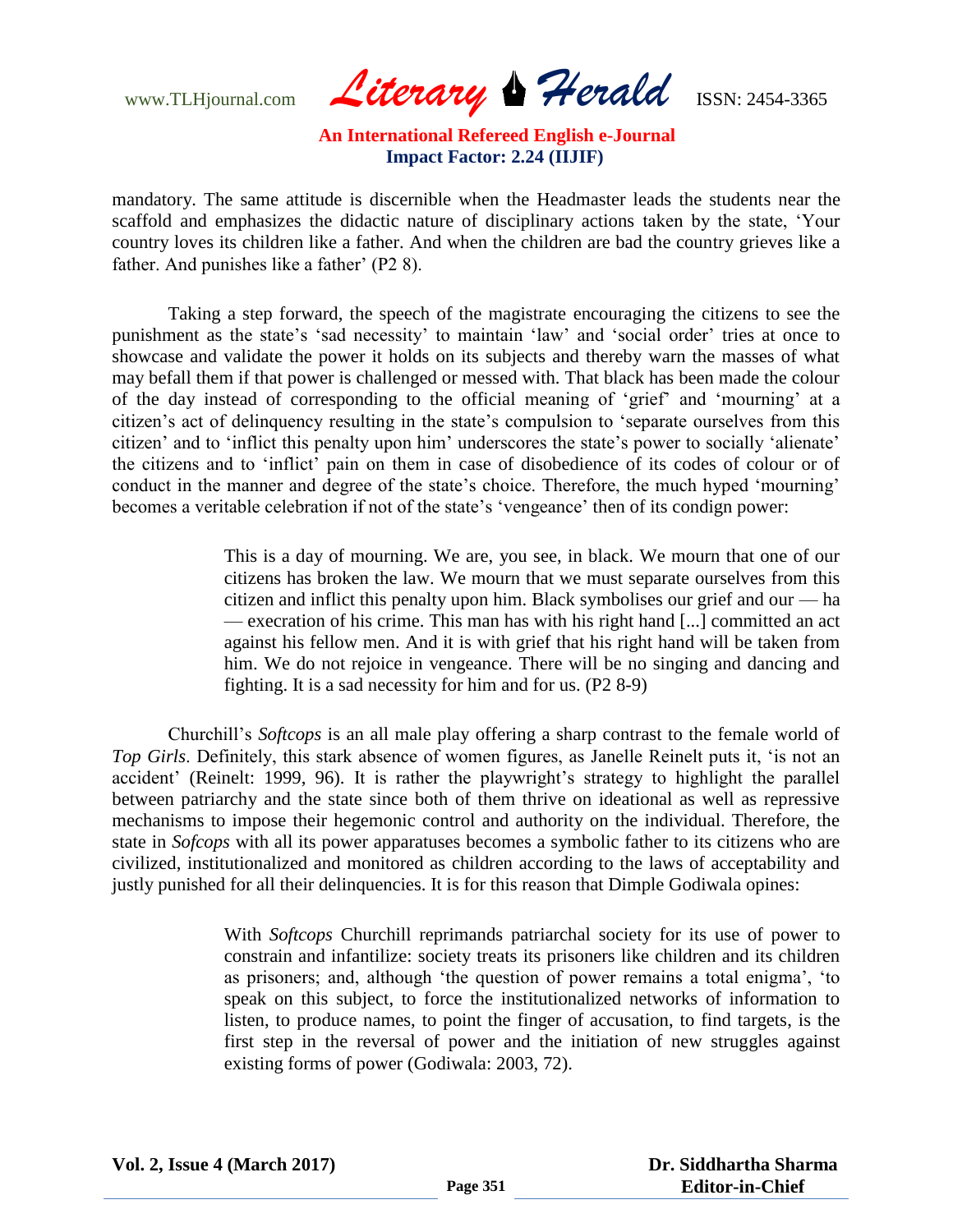www.TLHjournal.com *Literary Herald*ISSN: 2454-3365

If the Magistrate as a representative of the repressive state apparatuses attempts to eradicate any/all instances of social/cultural/legal deviance with punishment and the headmaster as the ideological agent tries to hegemonize the citizen-children into unquestioned acceptance of such eradication, then the first convict Jacques Duval, a thief, is made to accept his crime and accede to the punishment in public with a view to justifying the state and its judgment. This show of supreme control on the deviant body is at once alarming and exemplary in nature; for it provides the citizen with a model for state-promoted physical as well as ideological disciplinary measures.

However, Churchill undercuts such a unidirectional power narrative by making Duval utter words which are not his own but are prompted by Pierre, the agent of the state. Duval"s address to his fellow citizens is punctuated with both unintentional and intentional pauses and insertions. The unintentional pauses and insertions are indicative of the programmed and then therefore mediated nature of Duval"s words whereas the intentional ones attempt to subvert such cultural programming of the individual's mind and speech. Duval's well thought insertions like "Never steal even if you"re hungry because" along with his mocking of Pierre"s commands "Go on" though are allowed full expression puncture the authorized narrative of the state with subversive ploys.

After Duvel"s right hand is severed, the second convict Lafayette is brought to receive capital punishment. Unlike the self-composed Duvel, Lafayette is clearly disturbed; and when he is brought to the scaffold to accept his crimes instead of resorting to Duvel"s manipulative strategies or yielding to what Pierre taught him to speak, Lafayette vehemently expresses what he thinks he should say:

> Lafayette. Look at me. Remember the name. Lafayette. Murderer. Murderer. Want to know what I did? Killed my boss. Killed old daddy. Anatole right in his office. [...] I"m meant to say sorry for that. Sorry sorry sorry sorry sorry. Do you think I am? I shit on the judges. [...] I"m not sorry. I"m glad. It wasn"t easy but I did it. Layfayette did it. (P2 12-13)

Layfayette's frank rejection to parrot the state's commands and unequivocal confidence on himself and his deeds stand in sharp contrast to the dependency that the state tries to inculcate in its citizens. Needless to say, Pierre is at once surprised and dismayed to witness this act of verbal resistance, "This isn"t what we arranged he would say [...] Look, you agreed what you were going to say" while the magistrate orders for immediate execution of Layfayette (P2 13). But before the executioner can terminate Layfayette's life, the citizens, putatively for the first time in the history of the state, muster up courage to go against the state and actively oppose the decision to liquidate Layfayette. They break out into open violence, and a mad brawl ensues during which the scaffold is brought down and the magistrate the executioner and Layfayette all get hurt.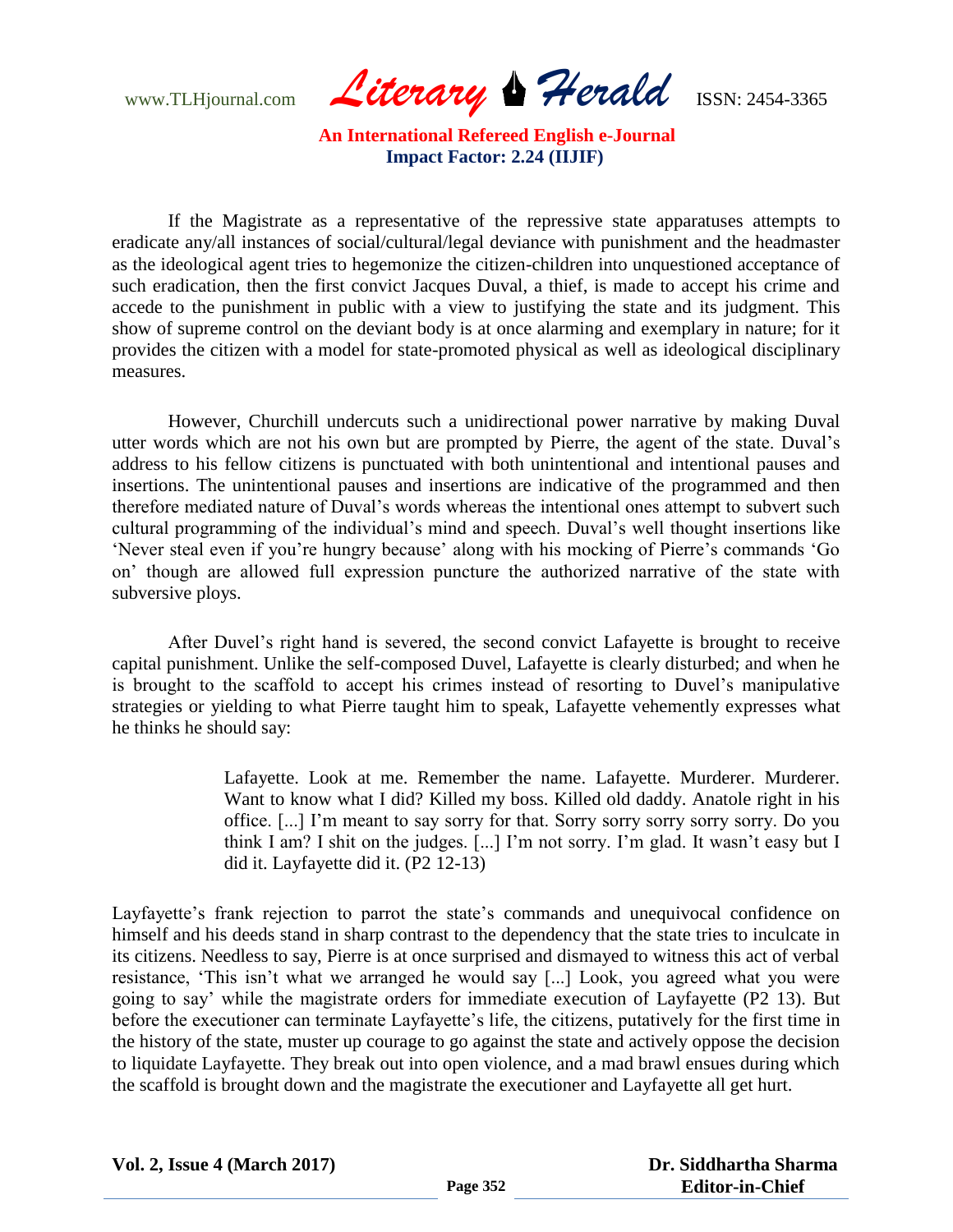www.TLHjournal.com *Literary* Perald **ISSN:** 2454-3365

This sudden breaking of laws is perceived by the state as an act of civil disobedience; for it is through the implementation of the laws that a state comes to assert its identity and authority. It is at this juncture the need for alternative ways to enforce the state's authority on the citizens is felt, and Pierre, as a lackey of the state, comes up with the image of his much cherished "Garden of Law':

> Where, over several acres, with flowering bushes, families would stroll on a Sunday. And there would be displayed every kind of crime and punishment. [...] Guides to give lectures on civic duty and moral feelings. [...] Year after year. Quietly take into heart. A daily lesson. (P2 20)

The Garden of Law envisaged by Pierre is an example of socio-cultural brainwashing which according to D. M. Kowal effects to "an impairment of autonomy, an inability to think independently, and a disruption of beliefs and affiliations [...] the involuntary reeducation of basic beliefs and values" (Kowal in A. E. Kazdin: 2000, 463-464). The garden with its totalitarian propaganda and torture techniques represents the state"s attempts to indoctrinate the citizens into willing/unwitting surrender of their individuality to the state technologies whereby the personal memories can at once be dismantled by and supplanted with the official versions of knowledge and beliefs. Pierre"s obsession with posters and placards with which he attempts to infiltrate the citizen's mind, quite in a similar manner, reveals his desire to master the world of graphos.

The ever visible iron cage that he plans to mount for the citizens is only an external emblem for the captivity that the citizens of the state are always in. Since the state presents itself to its citizens and decides their fate as a god on earth, the cage quite easily becomes what Pierre claims "symbolic of the rejection of heaven and earth". Therefore, the state can easily coerce the citizen families to visit the garden of laws even on "Sunday"(the only non-working day) to "walk there gravely and soberly and reflect' on 'the daily lesson' of 'civil duty and moral feeling' blurted out by travel guides. The citizens who were so long silent spectators of the state operative now become objects of social gaze and surveillance; for taking side of whom the state dubs as "criminal" they have convinced the state of their own criminal instincts.

It is at this crucial juncture that Churchill introduces the criminal turned cop Vidocq whose past experiences of criminal activities the state wants to utilize for identifying potential criminals. With this, as Amelia Howe Kritzer puts it, society"s "power equation" gets inverted; for "No longer are a small number of specially chosen "robbers" watched by the masses: now the masses are watched by a small number of specially chosen [robber turned] "cops"" (Kritzer: 1989, 126-127). Vidocq"s assertion "It"s not what the punishment" is but the knowledge that "you"re going to get it" which keep people"s latent criminality in control stand in sharp contrast to the gruesome posters of punishment procedures as well as apparatuses with which Pierre wants the scare the citizens; for whereas Vidocq's strategy is to subtly persuade people into submission Pierre relies too much on spectacles of horror which may and often can be

**Vol. 2, Issue 4 (March 2017)**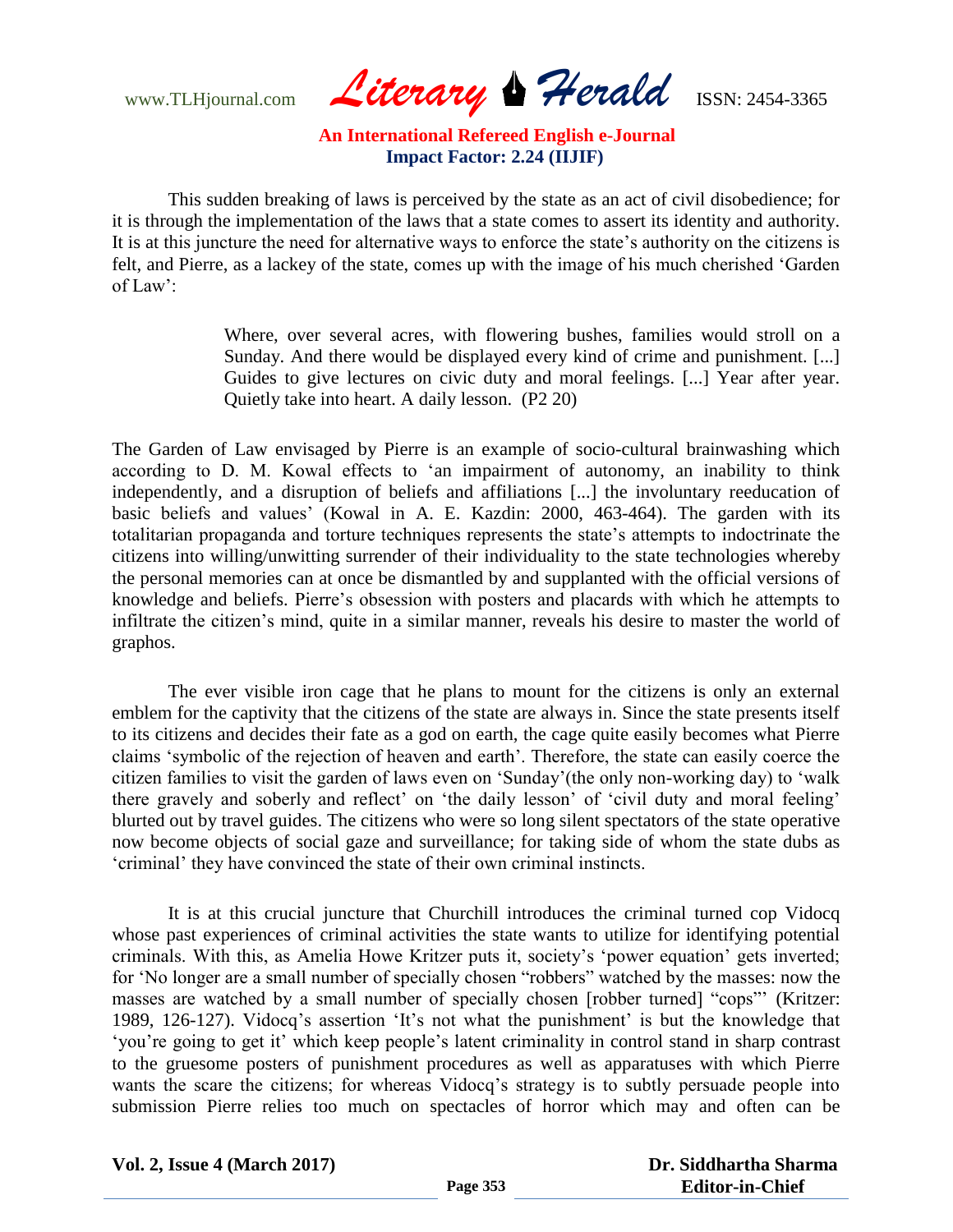www.TLHjournal.com *Literary Herald*ISSN: 2454-3365

neutralized or overlooked. In sharp contrast to the lavish Garden of Law, Vidocq offers his "card index box" theory whereby the entire population is divided into small segments and each segment is monitored by a group of informers and the detectives who have their trainings, just like Vidocq himself, not in preventing crimes but in executing them. Vidocq"s idea gets the Magistrate's nod and with this he is appointed the Chief of the Police force of the state.

After a brief gap of time, the scene shifts to London where Vidocq is seen to hold a grand exhibition of the success of his detective force in catching "so many criminals of Paris". He is there with "large Dutch painting of a battle, quantity of wax fruits, reaping hook, chopper, thumbscrews etc, manacles and chains, weighted boots, braces, a pen", and a "black box" carrying the exterminated poet criminal Lacenaire"s severed hand. The exhibition is as much a celebration of the state"s repressive techniques as that of Vidocq"s own success as what Churchill calls a "Softcop". His elaborate description of the exhibited items along with the proud display of his disguise techniques are motivated by the desire to the 'shock' and 'surpise' all erring individuals by the spectacle of state sponsored cruelty which may not suit Pierre"s Garden of law but serves the purpose.

A disillusioned Pierre decides to give up his position in the repressive state apparatuses and plans to resituate himself in the world of ideological state technologies by becoming a teacher in the school where the Headmaster wields a supreme authority. Pierre"s decision to become a teacher is inspired by his identification of the school as one of the most powerful institutions for socio-cultural indoctrination and of the children as fit subjects for such indoctrination due to their near tabula rasa state of existence. When the Headmaster defines the rules of the school and displays how strictly the students have been taught to follow them it represents a similar kind of conditioning power that the state exercises on its citizens. The division of the students into four groups 'the very good, the good, the mediocre and the bad' as represented by four different badges closely corresponds to Vidocq"s classification of citizens. The utterly unruly students who refuse to be conditioned or coerced into discipline by the Headmaster are alienated from the rest of the boys. They form a fifth unnameable group "the shameful" which derives its name from its members" involvement with incidents, decisions or actions which are deemed shameful by the laws governing the school. Therefore this group must, as the Headmaster dictates, wait to join their fellow students until they are tamed into perfect compliance with the laws and then therefore are perceived by the authorities to "deserve" social acceptance and accommodation.

That the boys are promoted and demoted so that "all are under equal pressure to behave well' essentializes the school's image as a veritable panopticon where the children along with their behaviour is always monitored and measured against the accepted standards and their performance encouraged or punished based on its conditioned or non-compliant nature. That the Headmaster seldom has to speak in the class but can actually teach everything by using two his fingers is a satirical comment on the nature and the quality of his teaching. His constant harping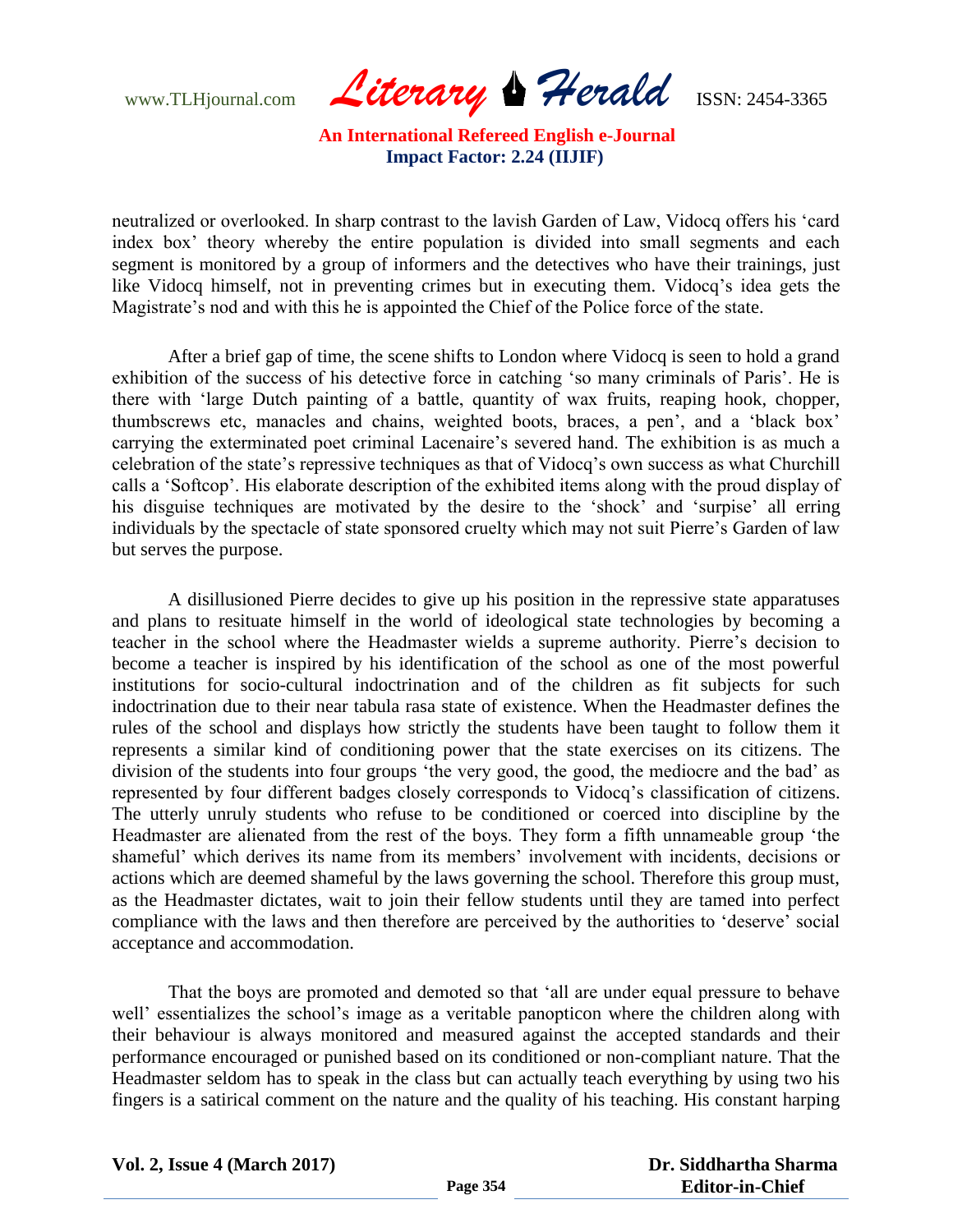www.TLHjournal.com **Literary Herald ISSN: 2454-3365** 

on the placement of the students on the benches and his wish to control their unruly bodies through harnesses that all of them are made to put on and their minds through "a fine rigid frame" of ideology that they are taught to put up with represents his desire to normalize them according to the set patterns "They will all be normal in time".

This image of the harness evokes in Pierre"s mind how this school practice can be utilized inside the prison. In a sudden surreal way, Pierre is transported inside the state prison where he witnesses one of the convict boys is being put on an iron collar which is deemed to be the worst kind of punishment. Obsessively brooding on how to make a spectacle of the punishment and thereby increase its educational value, Pierre repeatedly questions the convict boy and the Warder about their respective attitudes to the collar and makes elaborate plans to parade the state with his placards, posters and lectures:

> So would you say this is the worst punishment we have in terms of deterrent effects on the prisoners and also on the public who see them pass? [...] so would you agree their journey across France is a national education? And could be reinforced by placards and lectures? Perhaps I should travel with the chain gang and give a seminar in every village (P2 30).

It is at this moment that the warders leave the chained gangs of criminal alone and together they break into a ritualistic celebration of their freedom inside the prison which now they consider their own territory. When Pierre fails to understand the reason for such a celebration, one of the warders warns him about the inverted kind of disruption that mindless torture can breed:

> It teaches bad men how to be worse and it teaches them pride in it. [...] Teaches the crowd to riot. [...] Teaches hate of the rich. Scorn of the obedient. Defence of fate. [...] whole country's in uproar, sir, when the chain gang's gone there. (P2 34)

That ruthless oppression instead of silencing the individual may teach him/her to resist and thereby subvert the marginalizing discourses makes Pierre remember his own past when Lafayette's fiery speech prompted the citizens to rebellion and with that his dream of building Garden of Law dispelled forever. In a similar manner, the information that wherever "the chain gang" has gone it has inspired a mass uproar clarifies that the same may happen once again in spite of Vidocq"s clever index card box strategy. Still trying to fight for his "placard-posterseminar' plan, Pierre once again avers 'That's because there are no placards'. But the warder's sharp rejoinder that the mass doesn't 'have to behave. Not like you and me with jobs to lose' not only highlights his performance as a Warder as a mere compulsion but also hints at the possibility of a similar enforced nature of Pierre"s obedience to the state.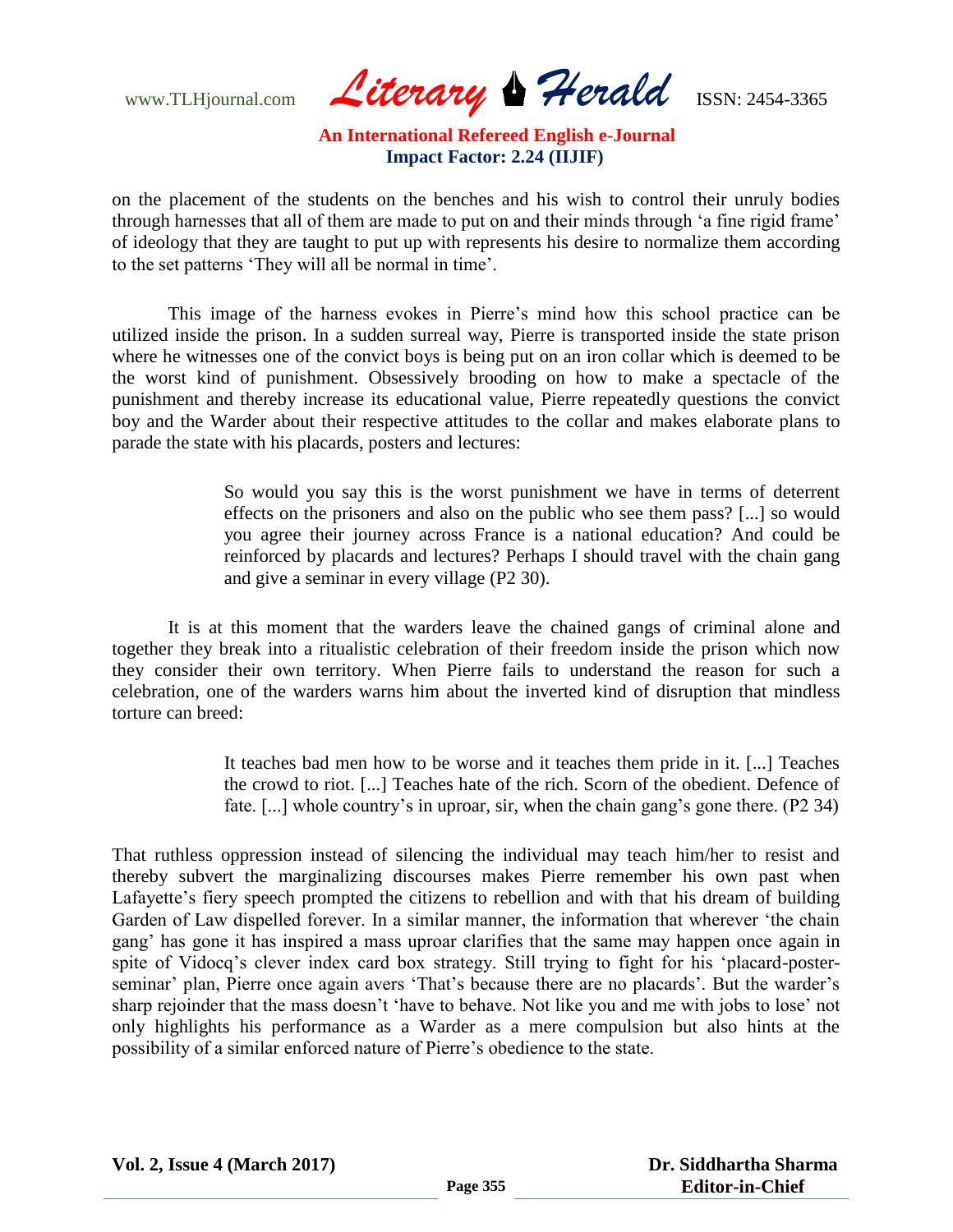www.TLHjournal.com *Literary Herald*ISSN: 2454-3365

After the Warder leaves, Pierre tries to continue with his interviewing, to which the entire gang of convicts break out into wild laughter accompanied by a song and dance:

> What do these people want with us, Do they think they"ll see us cry? We rejoice in what is done to us And our judges will die. \*\*\* \*\*\* \*\*\* Pleasure has betrayed you, She loves us instead. She"d rather dance along the street Than die with you in bed. (P2 35-36)

In this highly subversive song reminiscent of Satan"s address to his fallen comrades writhing in pain in the fiery lake of the hell, the so called convicts gives voice to and thereby celebrates their 'unconquerable will', 'study of revenge', 'immortal hate', and 'courage never to submit or yield". That the state will never see them cry is because the mindless torture that these convicts have been treated with instead of dampening their self-confidence has boosted it by providing them with a cause to live, fight and die for. Therefore, the 'scorn', the 'hate', and the 'fear' which characterize the state's ambivalent attitude to these convicts have been internalized by them so as to pay the state back in its own coin:

> Your scorn, your hate, your fear, All belong to us. Your gold you hold so dear All belong to us. We've bought it with our lives, We"ll give it to your wives for a kiss for a fuck When we're free when we're free Who would you rather be You or us? Try your luck. You or us. (P2 36)

Having thus announced their undaunted spirits, the convicts now threaten to dismantle the state's authority over one of its most prized possessions i.e. the women. It is at this point that the state authorities perceive the convicts to pose a serious challenge both to their sexual and their imperial dominance. Thus, the freedom of the convicts which they envisage as impending would surely leave the social and sexual hierarchy inverted making the king and the queen bear the

**Vol. 2, Issue 4 (March 2017)**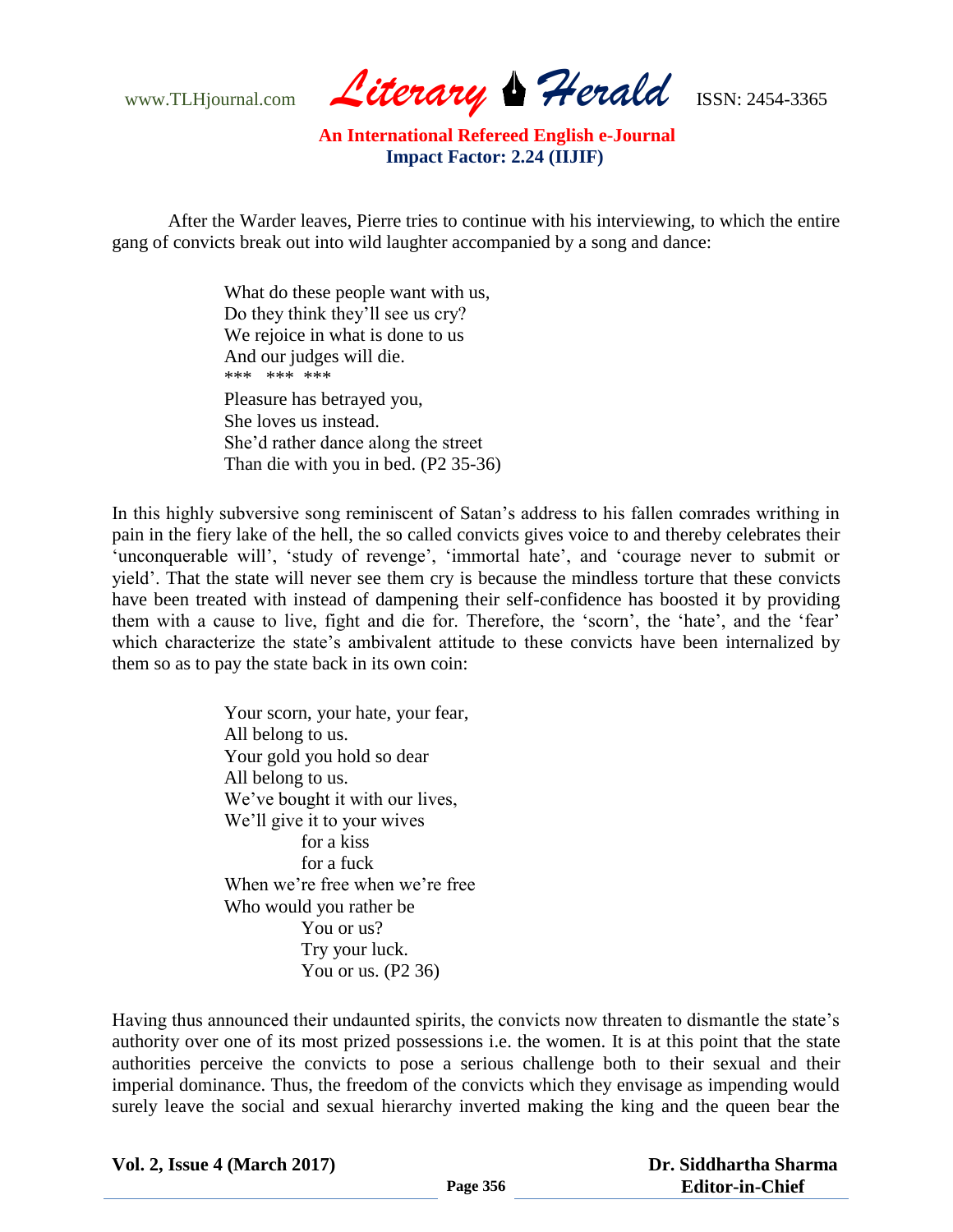www.TLHjournal.com **Literary Herald ISSN: 2454-3365** 

chains which the convicts now have been made to wear turning thereby "you" into "us" and vice versa:

> Children bear your chains, It's not for very long. The king and queen will carry them When they hear our song. Children break your chains, They"re beating on a drum. Our star is shining in the sky And our day will come. (P2 37)

While singing and dancing the convicts encircle Pierre, trip over him and drag him with them which give vent to their pent up anger and frustration at the inhuman oppression meted out to them. The song ends with a Whitmanesque call to the "children" of the state both within the prison and outside to break out of the chains of compulsory subordination to the state and fight for their right on their body and being; for only they can be the pioneers to show the citizens an alternative way of living with dignity and honour.

The play now introduces one of the most influential British philosophers, Jeremy Bentham who is considered the father of both modern utilitarianism and the Panopticon. If utilitarianism promotes the maximization of the utility of everything, then such maximization can only be achieved through constant monitoring as much of the thing concerned as of whatever may be perceived to be a deterrent in the process. Needless to say, the panopticon serves this purpose of constant surveillance. The moment Pierre recognizes Bentham he becomes eager to get the man"s approval for his Garden of Law, "If you could support my scheme my garden might become a reality. May I show you?" (P2 37). The ghastly sight of the man in the cage being brutally tortured immediately disgusts Bentham but Pierre clarifies it to be a mere optical illusion just like the thousand other ones on which the state as a concept thrives. Bentham, however, cannot express his full confidence on Pierre's garden partly due to his own prejudice for the panopticon and partly on scores of the Garden"s didactic and hence easy to be overlooked nature. Pierre in a like manner criticizes the panopticon for its disturbing nature of omnipresent observation that for him is a sheer waste of time and energy on the part of the state machinery. A battle of ideas ensues which is ended by Bentham"s witty remark that it is not "omnipresent observation" but the illusion of its presence that coerces man to submission.

When Pierre returns to visit the minister he has changed his strategy for his garden to a significant extent. No longer relying on his signature placards and posters, Pierre now attempts to overwrite a man's memory through inscribing the state's dictates on it. Instead of making individuals visit the garden of laws on weekends for training and indoctrination he now plans to make their everyday life a sort of training workshop. This is evident from the manner he deals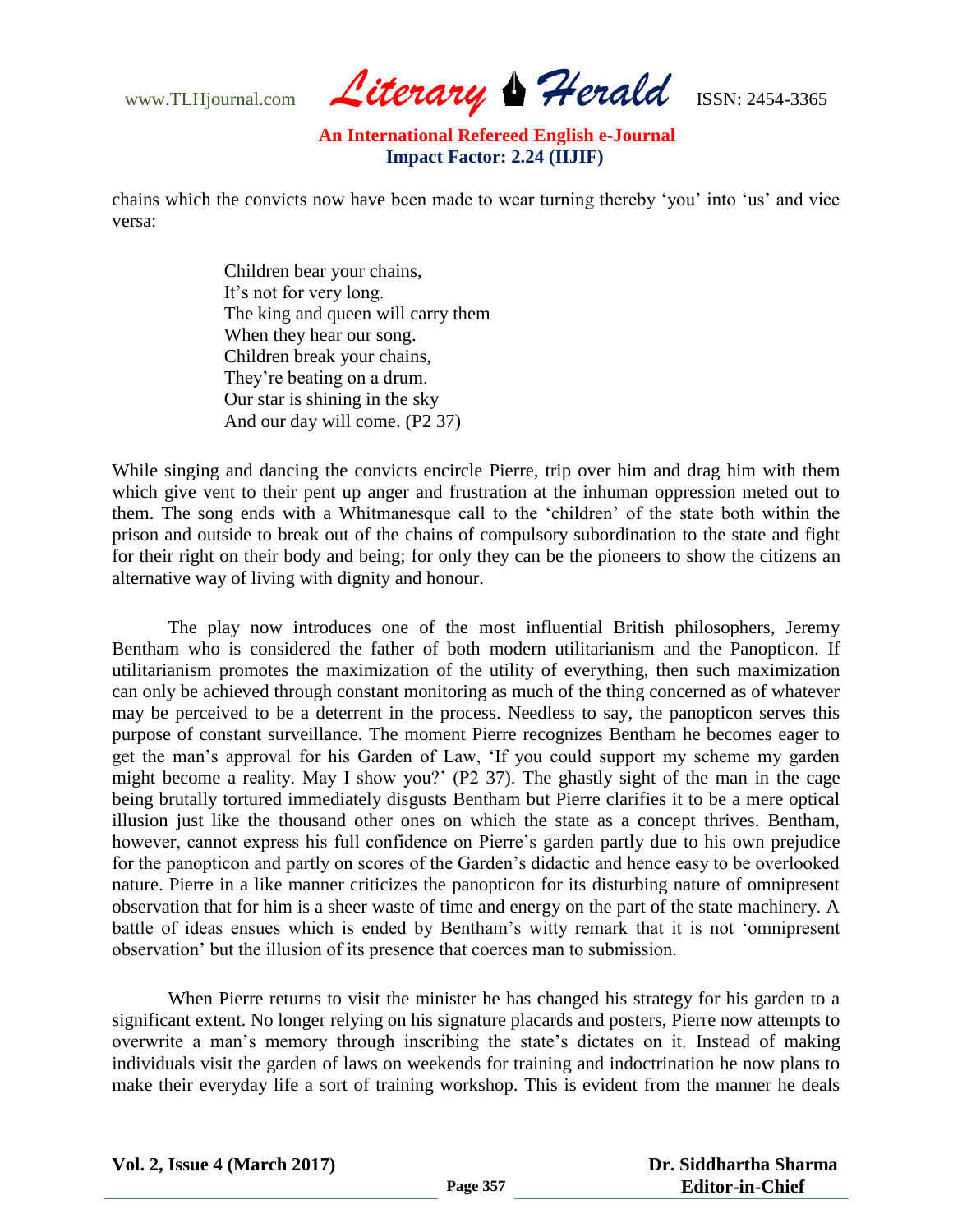www.TLHjournal.com *Literary* Perald **ISSN:** 2454-3365

with the forty-two year old man by erasing his name by a number and providing him with a highly hierarchized family composed of similarly indoctrinated members:

> Here you will live in a group called a family. The other boys are your brothers. Each family has a head, whom you will obey, and is divided into two sections, each with a second in command. You will have a number. You will answer to it at roll call three times a day. Your number is 321. This is your elder brother. He will stay with you all the time. And I will pay constant attention to your case. (P2 41)

Pierre's strategy to provide the individual with a family that has been constructed according to the rules of the state lays bare his intention to bring the individual"s private life under state"s surveillance. Leaving aside his obsession with the garden of law, Pierre now resorts to Vidocq"s theory of "card index box" which, he now sees as a better to rule. The elder brother that Pierre now provides the man with is the Orwellian Big Brother who now dictates the norms to be followed even while sleeping.

As the play nears its end, we find Pierre drinking wine on a beach. The holidaymaker joins him. Pierre proudly proposes him to show his garden which now is not restricted within a specific space but has engulfed the entire state. Built on the panoptic principle, this new garden keeps all human beings with individual identities and wishes as its captive either on criminal or on psychological grounds and maintains a round the clock surveillance on their lives. Pierre"s claim "I know them all by name" and "I"ve turned a mob into individuals" lays bare how the individuals have been robbed of both the anonymity, strength and security of group belonging and have thus been alienated by the omniscient societal gaze. Therefore, when a person attacks Pierre, he is immediately liquidated by the state machinery.

Pierre"s drunken rehearsal of the speech that he is to give during the foundation ceremony of his garden now provide us with both the official and the real list of crimes and their possible punishments. If the official version runs like "the criminals are punished, the sick are cured, the workers are supervised, the ignorant are educated, the unemployed are registered, the insane are normalized" then the real and the unofficial one reads like "the criminals are supervised. The insane are cured. The sick are normalized. The workers are registered. The unemployed are educated. The ignorant are punished' (P2 49). It is only at this point that Pierre remembers that he needs to "change" the lines to make them a little less frank. Thus, his final version turns out to be something like "The ignorant are normalized. The sick are punished. The insane are educated. The workers are cured. The criminals are cured. The unemployed are punished. The criminals are normalized" (P2 49). Needless to say, these alterations do little to hide the shameless persecution of the innocent members of the society. The comment of the holidaymaker "Lovely day out for them. Nice treat' instead of praising Pierre's strategies, highlight a scathing attack on him and the state he represents (P2 49).